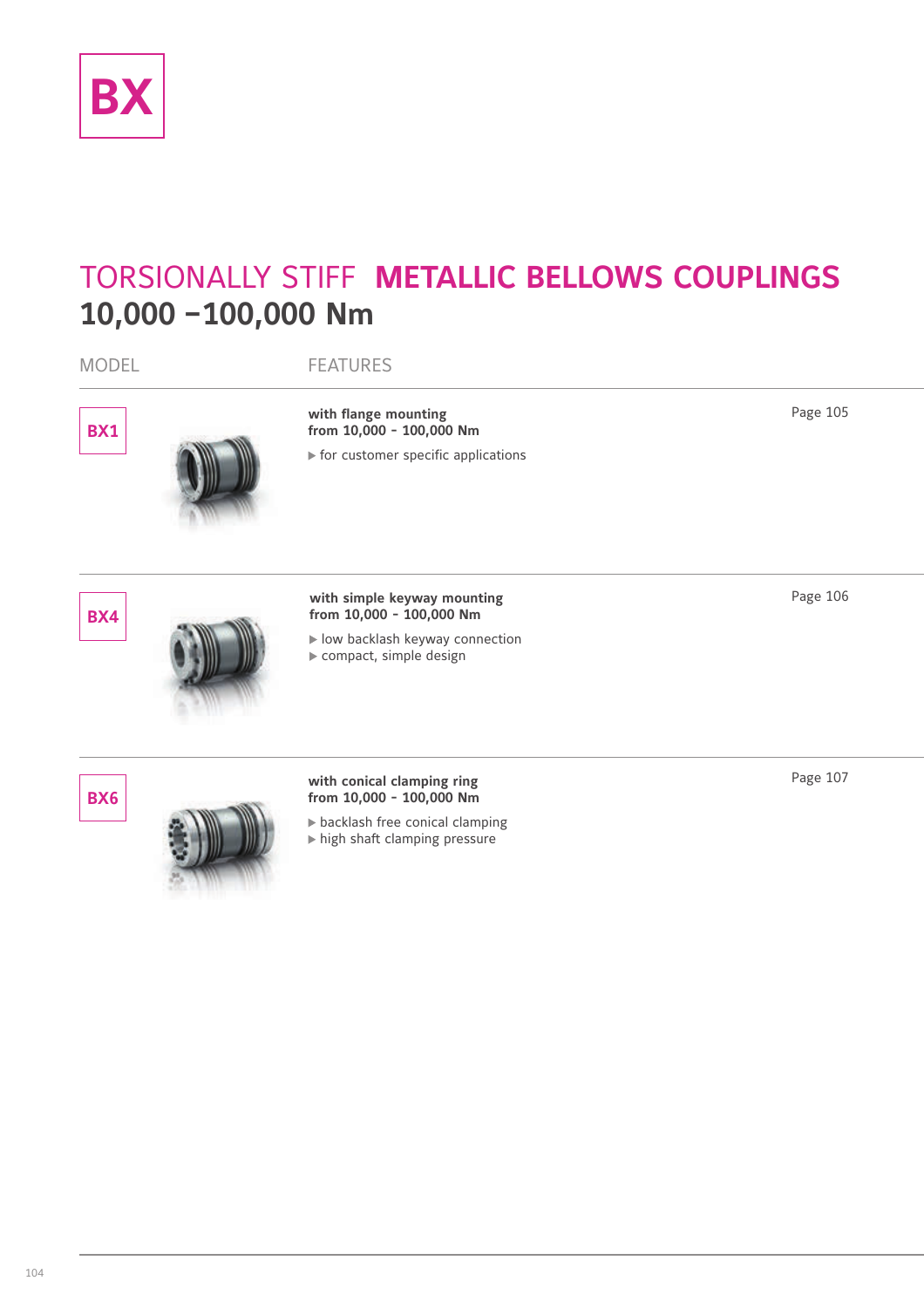

# **BX1** WITH FLANGE MOUNTING 10,000 - 100,000 Nm



### PROPERTIES

#### FEATURES

- compact, simple design
- high misalignment compensation
- $\triangleright$  integral support system (size 25 and up)

Both ends with flanged hubs Spacer between bellows (optional variable length) (size 10 without spacer) welded bellows-hub connection

DESIGN

**Hubs:** steel

MATERIAL

- 
- **Bellows:** highly flexible high grade stainless steel

C





## MODEL BX1 | SIZE 10 - 100

| MODEL BX1   SIZE 10 - 100                                               |               |                          |                                                                                                                      |             | O<br>$0 - \theta$ |                                 |
|-------------------------------------------------------------------------|---------------|--------------------------|----------------------------------------------------------------------------------------------------------------------|-------------|-------------------|---------------------------------|
| <b>SIZE</b>                                                             |               | 10                       | 25                                                                                                                   | 50          | 75                | 100                             |
| (KNm)<br>Rated torque                                                   | $T_{KN}$      | 10                       | 25                                                                                                                   | 50          | 75                | 100                             |
| Maximum torque<br>(KNm)                                                 | $T_{Kmax}$    | 15                       | 38                                                                                                                   | 75          | 113               | 150                             |
| (mm)<br>Overall length                                                  | $A \pm 5$     | 125                      | 380                                                                                                                  | 450         | 580               | 640                             |
| Outside diameter of flange<br>(mm)                                      | $\mathsf B$   | 310                      | 336                                                                                                                  | 398         | 449               | 545                             |
| Outside diameter of bellows ±2<br>(mm)                                  | B,            | 300                      | 323                                                                                                                  | 370         | 412w              | 520                             |
| Outside diameter of tube<br>(mm)                                        | $B_{2}$       | $\overline{\phantom{a}}$ | 273                                                                                                                  | 324         | 360               | 460                             |
| Fit length +0.5<br>(mm)                                                 | $C + 0.5$     | $\overline{4}$           | 5                                                                                                                    | 6           | 10                | 15                              |
| Thread depth<br>(mm)                                                    | $C_{1}$       | 15                       | 25                                                                                                                   | 30          | 36                | 36                              |
| Hub length<br>(mm)                                                      | $C_{2}$       | 24                       | 81                                                                                                                   | 80          | 103               | 120                             |
| Bellows body length +3<br>(mm)                                          | $C_{3}$       | $\overline{\phantom{a}}$ | 121                                                                                                                  | 133         | 165               | 165                             |
| Centering diameter F 7<br>(mm)                                          | D             | 265                      | 260                                                                                                                  | 310         | 350               | 440                             |
| Hub diameter +0.3<br>(mm)                                               | D,            | 250                      | 240                                                                                                                  | 285         | 317               | 390                             |
| Fastening threads*                                                      |               | 20x M12                  | 24x M16                                                                                                              | 24x M20     | 20x M24           | 24x M24                         |
| Tightening torque of the fastening<br>screws (screw grade 10.9)<br>(Nm) | $\mathsf E$   | 120                      | 300                                                                                                                  | 580         | 1000              | 1000                            |
| Bolt circle diameter ±0.4<br>(mm)                                       | F             | 290                      | 304                                                                                                                  | 361         | 404               | 500                             |
| $(10^{-3} \text{ kgm}^2)$<br>Moment of inertia                          | $J_{ges.}$    | 101                      | 548                                                                                                                  | 1185        | 2725              | 7900                            |
| Approximate weight<br>(kg)                                              |               | 8.3                      | 27.8                                                                                                                 | 43.7        | 80                | 151                             |
| Axial<br>(mm)<br>$\pm$                                                  |               | 3                        | 5                                                                                                                    | 6           | $\overline{7}$    | 8                               |
| (mm)<br>Lateral<br>$\pm$                                                | Max.<br>value | 0.4                      | 2.2                                                                                                                  | 2.5         | 3                 | 3.5                             |
| $\pm$ (degree)<br>Angular                                               |               | 1.5                      | $\mathbf{1}$                                                                                                         | $\mathbf 1$ | $\mathbf{1}$      | $\mathbf{1}$                    |
| Torsional stiffness coupling<br>(10 <sup>3</sup> Nm/rad)                |               | 20,000                   | 9,000                                                                                                                | 15,500      | 23,000            | 35,000                          |
| (N/mm)<br>Axial spring stiffness bellows                                |               | 985                      | 3000                                                                                                                 | 4300        | 3900              | 2800                            |
| (KN/mm)<br>Lateral spring stiffness bellows                             |               | 21                       | 133                                                                                                                  | 207         | 175               | 219                             |
| *drilling pattern between hub 1 and hub 2 not aligned as standard       |               |                          |                                                                                                                      |             |                   |                                 |
| <b>ORDERING EXAMPLE</b>                                                 |               | <b>BX1</b>               | 50                                                                                                                   |             |                   | XX                              |
| Model                                                                   |               | $\bullet$                |                                                                                                                      |             |                   | <b>Special designation only</b> |
| Size / torque rating (KNm)                                              |               |                          |                                                                                                                      | $\bullet$   |                   | (e.g. stainless steel hubs)     |
|                                                                         |               |                          | For custom features place an XX at the end of the part number and describe the special requirements (e.g. BX1/50/XX) |             |                   |                                 |

| <b>ORDERING EXAMPLE</b>                                                                                              | BX1 |  |                                 |  |  |  |  |  |
|----------------------------------------------------------------------------------------------------------------------|-----|--|---------------------------------|--|--|--|--|--|
| Model                                                                                                                |     |  | <b>Special designation only</b> |  |  |  |  |  |
| Size / torque rating (KNm)                                                                                           |     |  | (e.g. stainless steel hubs)     |  |  |  |  |  |
| For custom features place an XX at the end of the part number and describe the special requirements (e.g. BX1/50/XX) |     |  |                                 |  |  |  |  |  |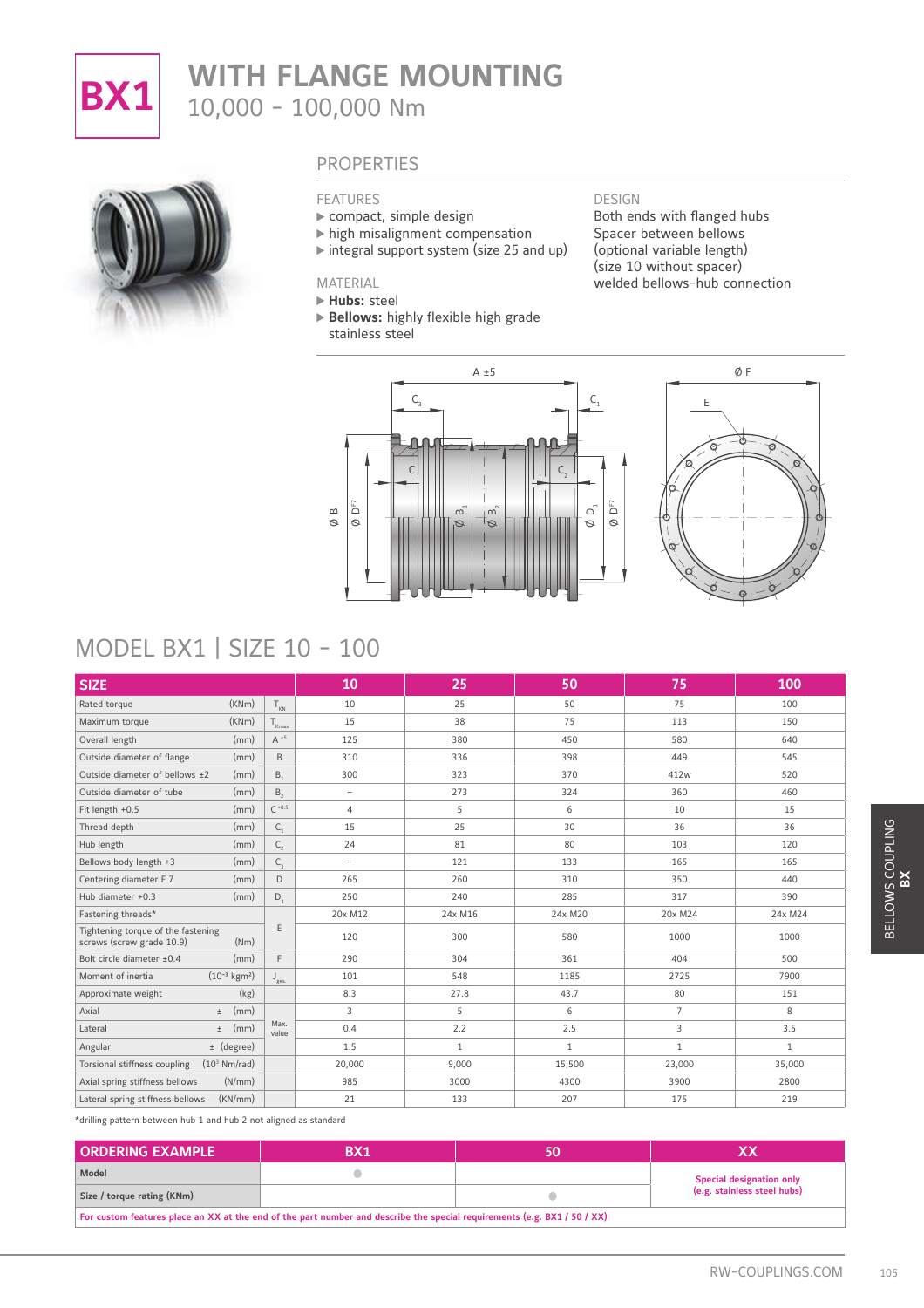

# **BX4** WITH SIMPLE KEYWAY MOUNTING 10,000 - 100,000 Nm



### **PROPERTIES**

#### FEATURES

- compact, simple design
- high misalignment compensation
- $\triangleright$  integral support system (size 25 and up)

#### MATERIAL

**Hubs:** steel

 **Bellows: highly** flexible high grade stainless steel

DESIGN

Both sides with removable coupling hubs, including keyway (splines optional) Spacer between bellows (optional variable length) (size 10 without spacer) welded bellows-hub connection



## MODEL BX4 | SIZE 10 - 100

| <b>SIZE</b>                                           |                           |                  | 10                       | 25             | 50             | 75              | 100             |
|-------------------------------------------------------|---------------------------|------------------|--------------------------|----------------|----------------|-----------------|-----------------|
| Rated torque                                          | (KNm)                     | $T_{KN}$         | 10                       | 25             | 50             | 75              | 100             |
| Maximum torque                                        | (KNm)                     | $T_{Kmax}$       | 15                       | 38             | 75             | 113             | 150             |
| Overall length                                        | (mm)                      | $A_{+5}$         | 210                      | 480            | 590            | 760             | 840             |
| Outside diameter of flange                            | (mm)                      | B                | 310                      | 336            | 398            | 449             | 545             |
| Outside diameter of bellows $\pm 2$                   | (mm)                      | $B_{1}$          | 300                      | 323            | 370            | 412             | 520             |
| Outside diameter of tube                              | (mm)                      | $B_{2}$          | $\overline{\phantom{a}}$ | 273            | 324            | 360             | 460             |
| Hub diameter                                          | (mm)                      | $B_{\rm a}$      | 255                      | 260            | 310            | 350             | 440             |
| Fit length                                            | (mm)                      | $\mathsf{C}$     | 95                       | 130            | 200            | 240             | 280             |
| Length $±3$                                           | (mm)                      | $C_{1}$          | $\overline{\phantom{a}}$ | 170            | 200            | 257             | 260             |
| Hub length                                            | (mm)                      | $C_{2}$          | 24                       | 81             | 80             | 103             | 120             |
| Distance                                              | (mm)                      | $C_{3}$          | 42                       | 49             | 70             | 90              | 100             |
| Inside diameter possible<br>from Ø to Ø F7            | (mm)                      | $D_1/D_2$        | $50 - 170$               | $60 - 170$     | $80 - 200$     | $100 - 230$     | $120 - 280$     |
| Fastening screw ISO 4017 /<br>Tightening torque       | (Nm)                      | E                | 20 x M12 / 120           | 24 x M16 / 300 | 24 x M20 / 580 | 20 x M24 / 1000 | 24 x M24 / 1000 |
| Fastening screw ISO 4029 /<br>Tightening torque       | (Nm)                      | $E_{1}$          | M12 / 100                | M16 / 220      | M20 / 450      | M24 / 800       | M24 / 800       |
| Bolt circle diameter ±0.4                             | (mm)                      | E                | 290                      | 304            | 361            | 404             | 500             |
| Moment of inertia                                     | $(10^{-3} \text{ kgm}^2)$ | $J_{\text{ges}}$ | 492                      | 1272           | 3270           | 6754            | 19350           |
| Approximate weight                                    | (kg)                      |                  | 44.7                     | 85             | 164            | 260             | 477             |
| Axial                                                 | (mm)<br>$\pm$             |                  | 3                        | 5              | 6              | $\overline{7}$  | 8               |
| Lateral                                               | (mm)<br>$\pm$             | Max.<br>value    | 0.4                      | 2.2            | 2.5            | 3               | 3.5             |
| Angular                                               | $\pm$ (degree)            |                  | 1.5                      | $\mathbf{1}$   | $\mathbf{1}$   | $\mathbf{1}$    | $\mathbf{1}$    |
| Torsional stiffness coupling (10 <sup>3</sup> Nm/rad) |                           |                  | 20,000                   | 9,000          | 15,500         | 23,000          | 35,000          |

### MAXIMUM TRANSMITTABLE TORQUE OF KEYWAY CONNECTION

Data is in KNm. These values relate to metric DIN 6885 keyway dimensions with 100% contact through the hub.

| <b>Serie</b> | $\Phi$ 60 | $\phi$ 80 | $\phi$ 100 | $\phi$ 120 | Ø140     | $Ø$ 160  | $\phi$ 170 | $Ø$ 180 | $\phi$ 200                | $\phi$ 220 | $\phi$ 230 | $\phi$ 240 | $\phi$ 260 | $\phi$ 280 |
|--------------|-----------|-----------|------------|------------|----------|----------|------------|---------|---------------------------|------------|------------|------------|------------|------------|
| 10           | X         | $\times$  | $\times$   | $\times$   | $\times$ | $\times$ | X          | X       | $\boldsymbol{\mathsf{x}}$ | X          | $\times$   | $\times$   | X          | $\times$   |
| 25.          |           | 12        | 18         | 26         | 34       | 44       | 46         | X       | X                         | X          | $\times$   | X          | X          | $\times$   |
| 50           | X         | 19        | 28         | 40         | 52       | 67       | 71         | 84      | 94                        | X          | $\times$   | $\times$   | X          | $\times$   |
| 75           | $\times$  | X         | 34         | 47         | 62       | 81       | 85         | 101     | 112                       | 136        | 142        | X          | X          | $\times$   |
| 100          | X         | X         | $\times$   | 55         | 74       | 94       | 100        | 118     | 131                       | 159        | 166        | 189        | 205        | 220        |